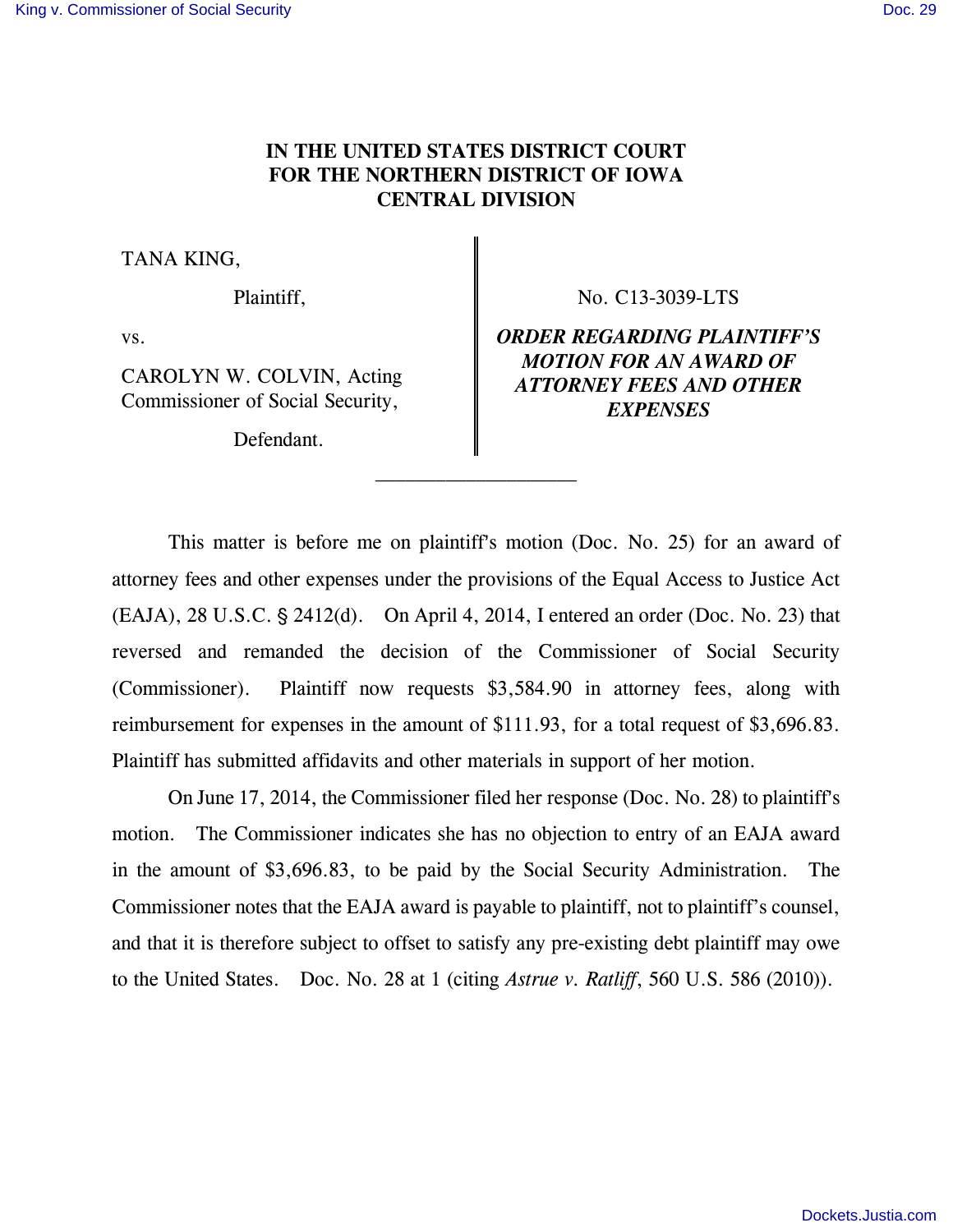### *DISCUSSION*

## *A. Legal Standards*

Attorney fees may be awarded to a "prevailing party" in a Social Security appeal under the EAJA. 28 U.S.C.  $\S$  2412(d). The statute provides as follows:

Except as otherwise specifically provided by statute, a court shall award to a prevailing party other than the United States fees and other expenses, in addition to any costs awarded pursuant to subsection (a), incurred by that party in any civil action (other than cases sounding in tort), including proceedings for judicial review of agency action, brought by or against the United States in any court having jurisdiction of that action, unless the court finds that the position of the United States was *substantially justified* or that *special circumstances* make an award unjust.

*Id.*  $\S 2412(d)(1)(A)$  (emphasis added). The Eighth Circuit Court of Appeals has had little occasion to elaborate on what constitutes "special circumstances." See Koss v. *Sullivan*, 982 F.2d 1226, 1229 (8th Cir. 1993) (looking to see whether special circumstances make an award unjust, and finding none, but stating "the denial of fees to counsel whose efforts brought about the Secretary's change of position is unjust"). The Eighth Circuit has specifically addressed, however, when a position is substantially justified. *See, e.g.*, *Lauer v. Barnhart*, 321 F.3d 762, 764-65 (8th Cir. 2003); *Cornella v. Schweiker*, 728 F.2d 978, 981-82 (8th Cir. 1984).

A position enjoys substantial justification if it has a clearly reasonable basis in law and fact. Accordingly, the Commissioner can advance a losing position in the district court and still avoid the imposition of a fee award as long as the Commissioner's position had a reasonable basis in law and fact. Further, a loss on the merits by the Commissioner does not give rise to a presumption that [he or] she lacked substantial justification for [his or] her position. The Commissioner does, however, at all times bear the burden to prove substantial justification.

*Goad v. Barnhart*, 398 F.3d 1021, 1025 (8th Cir. 2005) (citations omitted); *see Lauer*, 321 F.3d at 765 (recognizing "the overriding, fundamental principal [sic] that the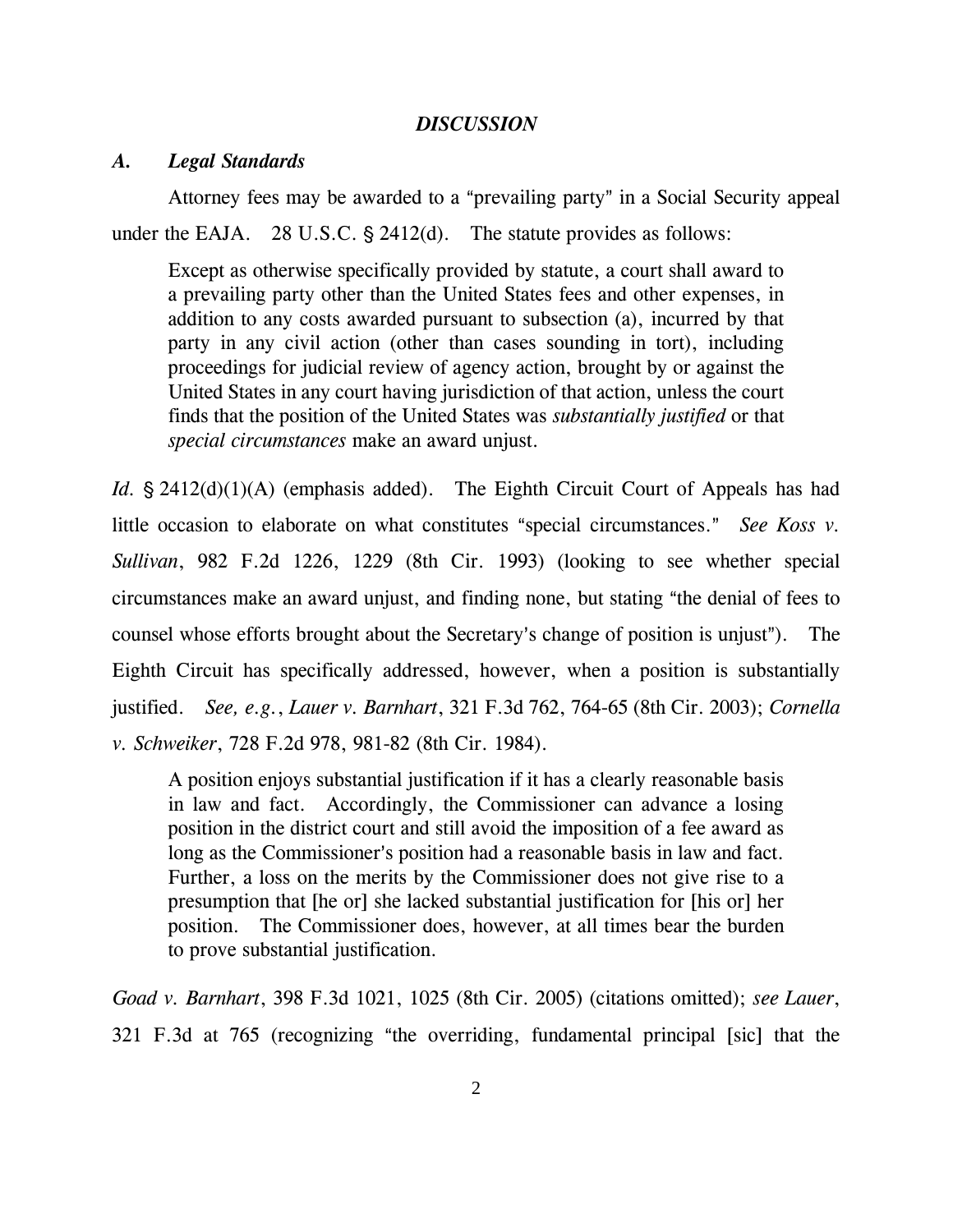government's position must be well founded in fact to be substantially justified"); *Sawyers v. Shalala*, 990 F.2d 1033, 1034 (8th Cir. 1993) ("To be substantially justified, the [Commissioner] must show that her position was 'justified to a degree that could satisfy a reasonable person." (quoting *Pierce v. Underwood*, 487 U.S. 552, 565, 108 S. Ct. 2541, 2550 (1988))).

To obtain an award, the party must apply for the award "within thirty days of final judgment in the action" and "allege that the position of the United States was not substantially justified." 28 U.S.C.  $\frac{1}{2}$  2412(d)(1)(B). "[T]he provision's 30-day deadline for fee applications and its application-content specifications are not properly typed 'jurisdictional,'" but instead are "ancillary to the judgment of a court." *Scarborough v. Principi*, 541 U.S. 401, 413-14, 124 S. Ct. 1856, 1864-65 (2004). The government, therefore, can waive this requirement because it is present to protect the government's interests. *See Vasquez v. Barnhart*, 459 F. Supp. 2d 835, 836 (N.D. Iowa 2006).

If attorney fees are appropriate, the reasonable hourly rate for such fees is established by statute as follows:

[A]ttorney fees shall not be awarded in excess of \$125 per hour unless the court determines that an increase in the cost of living or a special factor, such as the limited availability of qualified attorneys for the proceedings involved, justifies a higher fee.

28 U.S.C. § 2412(d)(2)(A)(ii); *see Johnson v. Sullivan*, 919 F.2d 503, 505 (8th Cir. 1990) (holding that, "where  $\ldots$  an EAJA petitioner presents uncontested proof of an increase in the cost of living sufficient to justify hourly attorney's fees of more than \$75 per hour [(the applicable statutory amount in the case)], enhanced fees should be awarded"). Further, "[f]ees and other expenses awarded under [subsection (d)] to a party shall be paid by any agency [(the Social Security Administration)] over which the party prevails from any funds made available to the agency by appropriation or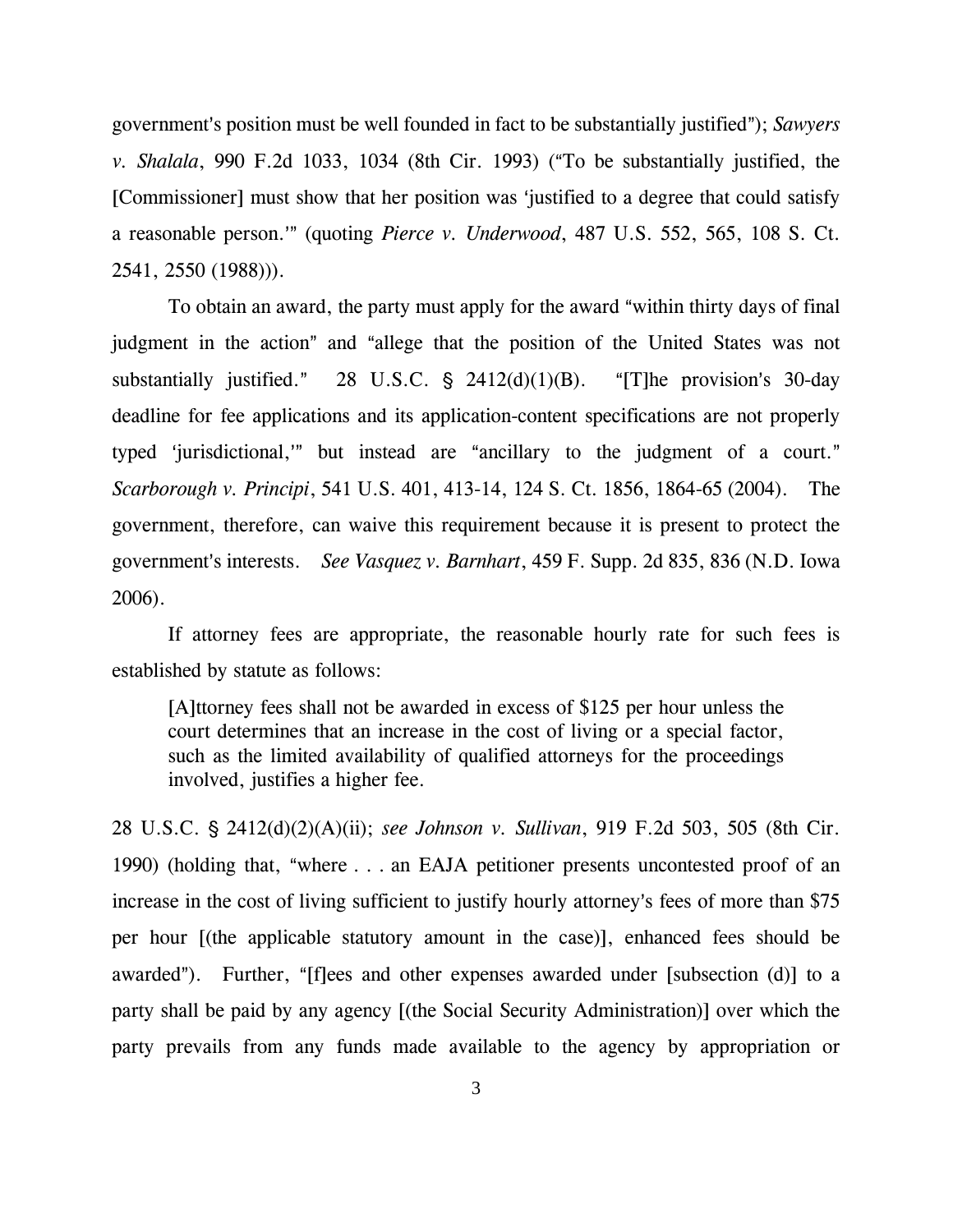otherwise." 28 U.S.C.  $\S$  2412(d)(4). Under  $\S$  2412(d), attorney fees are payable to the litigant, not directly to the litigant's attorney. *See Ratliff*, 560 U.S. at 591-94.

Filing fees and other costs may also be awarded under EAJA to plaintiffs who prevail in Social Security cases. Section 2412 provides as follows:

Except as otherwise specifically provided by statute, a judgment for costs, as enumerated in section 1920 of this title, but not including the fees and expenses of attorneys, may be awarded to the prevailing party in any civil action brought by or against the United States or any agency or any official of the United States acting in his or her official capacity in any court having jurisdiction of such action. A judgment for costs when taxed against the United States shall, in an amount established by statute, court rule, or order, be limited to reimbursing in whole or in part the prevailing party for the costs incurred by such party in the litigation.

28 U.S.C.  $\S 2412(a)(1)$ . "Fees of the clerk" and "[f]ees for exemplification and the costs of making copies of any materials where the copies are necessarily obtained for use in the case" may be "tax[ed] as costs." *Id.*  $\S$  1920(1), (4).

#### *B. Analysis*

I find plaintiff is a "prevailing party," and the Commissioner, by not objecting to the payment of the requested award, has not shown either "substantial<sup>[]</sup> justile fication]" or "special circumstances" to preclude an award of reasonable attorney fees and costs. 28 U.S.C.  $\frac{1}{2}$  2412(d)(1)(A). I further find plaintiff has established that the hourly rates she requests for attorney and paralegal time are permissible pursuant to 28 U.S.C. §  $2412(d)(2)(A)(ii)$  and that the total hours requested are reasonable. Thus, I find plaintiff's request for an award of fees in the amount of \$3,584.90 to be reasonable and appropriate. Finally, I find plaintiff has demonstrated that she is entitled to recover expenses in the amount of \$111.93. Plaintiff is, therefore, entitled to an EAJA award in the total amount of \$3,696.83, to be paid by the Social Security Administration. That